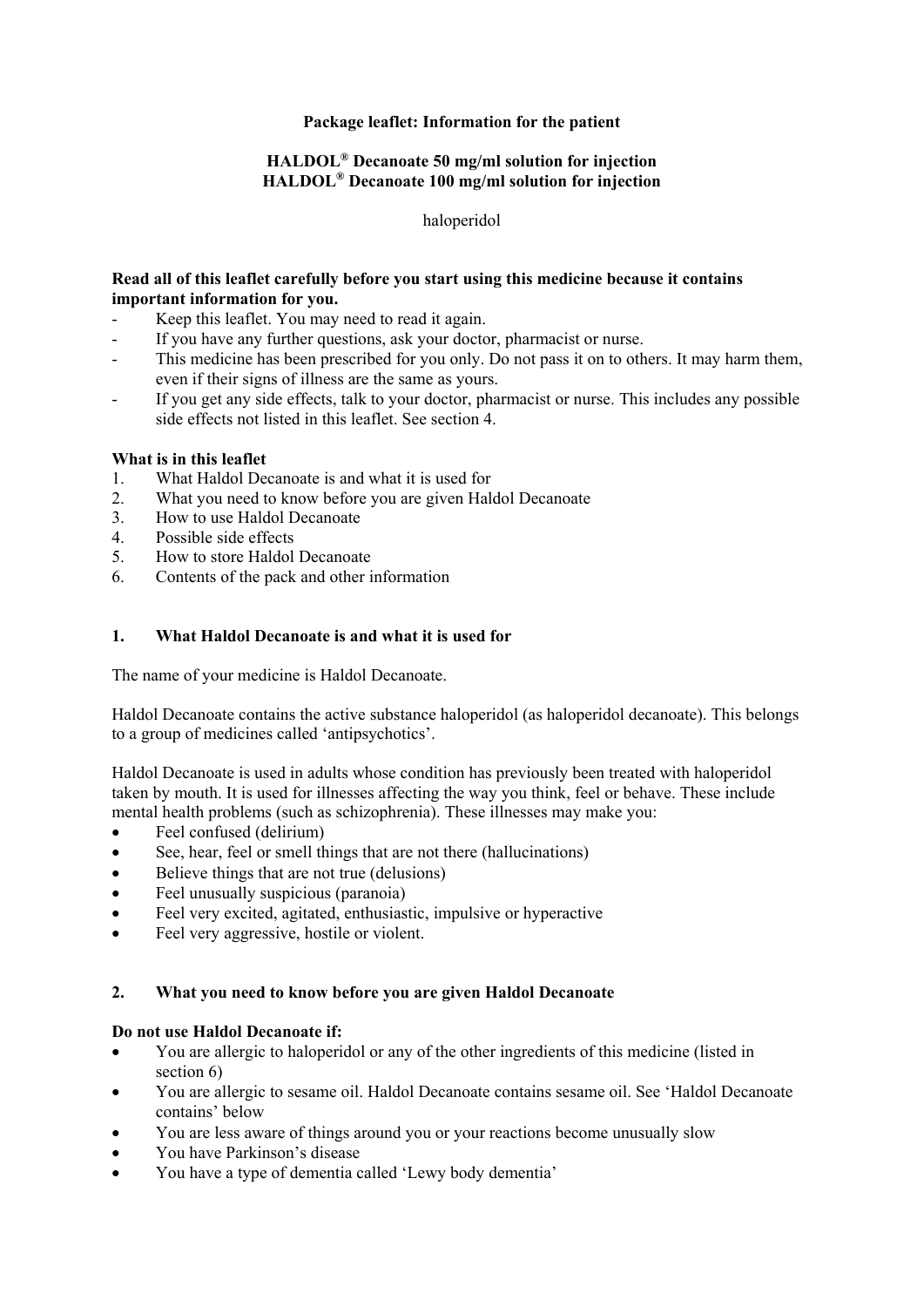- You have progressive supranuclear palsy (PSP)
- You have a heart condition called 'prolonged QT interval', or any other problem with your heart rhythm that shows as an abnormal tracing on an ECG (electrocardiogram)
- You have heart failure or recently had a heart attack
- You have a low level of potassium in your blood, which has not been treated
- You take any of the medicines listed under 'Other medicines and Haldol Decanoate Do not use Haldol Decanoate if you are taking certain medicines for'.

This medicine must not be used if any of the above applies to you. If you are not sure, talk to your doctor, pharmacist or nurse before being given Haldol Decanoate.

## **Warnings and precautions**

### **Serious side effects**

Haldol Decanoate can cause problems with the heart, problems controlling body or limb movements and a serious side effect called 'neuroleptic malignant syndrome'. It can also cause severe allergic reactions and blood clots. You must be aware of serious side effects while you are using Haldol Decanoate because you may need urgent medical treatment. See 'Look out for serious side effects' in section 4.

## **Elderly people and people with dementia**

A small increase in deaths and strokes has been reported for elderly people with dementia who are taking antipsychotic medicines. Talk to your doctor before being given Haldol Decanoate if you are elderly, particularly if you have dementia.

## **Talk to your doctor if you have:**

- A slow heartbeat, heart disease or anyone in your close family has died suddenly of heart problems
- Low blood pressure, or feel dizzy upon sitting up or standing up
- A low level of potassium or magnesium (or other 'electrolyte') in your blood. Your doctor will decide how to treat this
- Ever had bleeding in the brain, or your doctor has told you that you are more likely than other people to have a stroke
- Epilepsy or have ever had fits (convulsions)
- Problems with your kidneys, liver or thyroid gland
- A high level of the hormone 'prolactin' in your blood, or cancer that may be caused by high prolactin levels (such as breast cancer)
- A history of blood clots, or someone else in your family has a history of blood clots
- Depression.

You may need to be more closely monitored, and the amount of Haldol Decanoate you are given may have to be altered.

If you are not sure if any of the above applies to you, talk to your doctor or nurse before you are given Haldol Decanoate.

### **Medical check ups**

Your doctor may want to take an electrocardiogram (ECG) before or during your treatment with Haldol Decanoate. The ECG measures the electrical activity of your heart.

### **Blood tests**

Your doctor may want to check the levels of potassium or magnesium (or other 'electrolyte') in your blood before or during your treatment with Haldol Decanoate.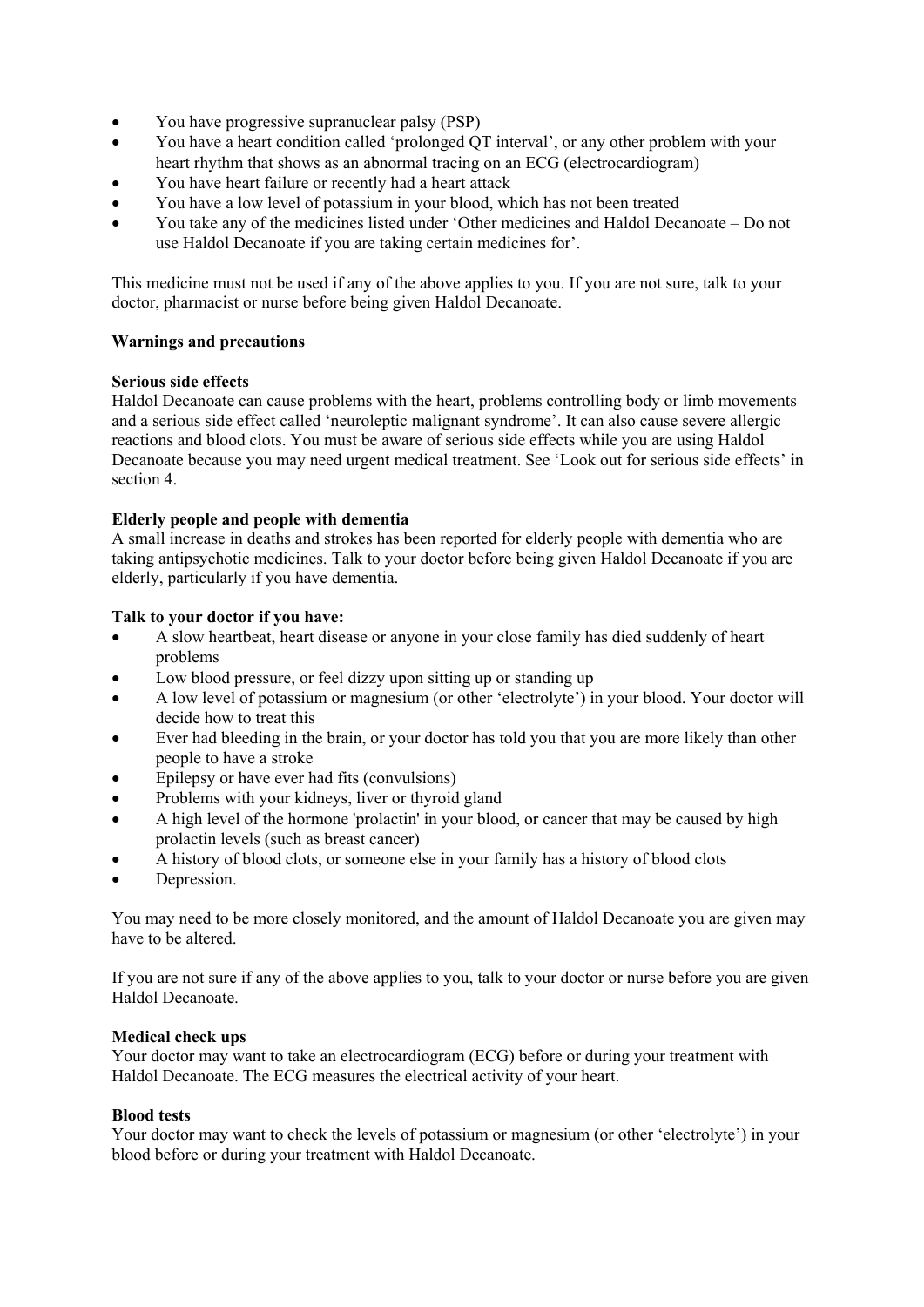## **Children and adolescents**

Haldol Decanoate should not be used in children and adolescents below 18 years. This is because it has not been studied in these age groups.

### **Other medicines and Haldol Decanoate**

Tell your doctor, pharmacist or nurse if you are taking, have recently taken or might take any other medicines.

### **Do not use Haldol Decanoate if you are taking certain medicines for:**

- Problems with your heartbeat (such as amiodarone, dofetilide, disopyramide, dronedarone, ibutilide, quinidine and sotalol)
- Depression (such as citalopram and escitalopram)
- Psychoses (such as fluphenazine, levomepromazine, perphenazine, pimozide, prochlorperazine, promazine, sertindole, thiorizadine, trifluoperazine, triflupromazine and ziprasidone)
- Bacterial infections (such as azithromycin, clarithromycin, erythromycin, levofloxacin, moxifloxacin and telithromycin)
- Fungal infections (such as pentamidine)
- Malaria (such as halofantrine)
- Nausea and vomiting (such as dolasetron)
- Cancer (such as toremifene and vandetanib).

Also tell your doctor if you are taking bepridil (for chest pain or to lower blood pressure) or methadone (a pain killer or to treat drug addiction).

These medicines may make heart problems more likely, so talk to your doctor if you are taking any of these and do not use Haldol Decanoate (see 'Do not use Haldol Decanoate if').

## **Special monitoring may be needed if you are using lithium and Haldol Decanoate at the**

**same time.** Tell your doctor straight away and stop taking both medicines if you get:

- Fever you can't explain or movements you can't control
- Confused, disoriented, a headache, balance problems and feel sleepy.

These are signs of a serious condition.

## **Certain medicines may affect the way that Haldol Decanoate works or may make heart problems more likely**

Tell your doctor if you are taking:

- Alprazolam or buspirone (for anxiety)
- Duloxetine, fluoxetine, fluvoxamine, nefazodone, paroxetine, sertraline, St John's Wort (*Hypericum, perforatum*) or venlafaxine (for depression)
- Bupropion (for depression or to help you stop smoking)
- Carbamazepine, phenobarbital or phenytoin (for epilepsy)
- Rifampicin (for bacterial infections)
- Itraconazole, posaconazole or voriconazole (for fungal infections)
- Ketoconazole tablets (to treat Cushing's syndrome)
- Indinavir, ritonavir or saquinavir (for human immunodeficiency virus or HIV)
- Chlorpromazine or promethazine (for nausea and vomiting)
- Verapamil (for blood pressure or heart problems).

Also tell your doctor if you are taking any other medicines to lower blood pressure, such as water tablets (diuretics).

Your doctor may have to change your dose of Haldol Decanoate if you are taking any of these medicines.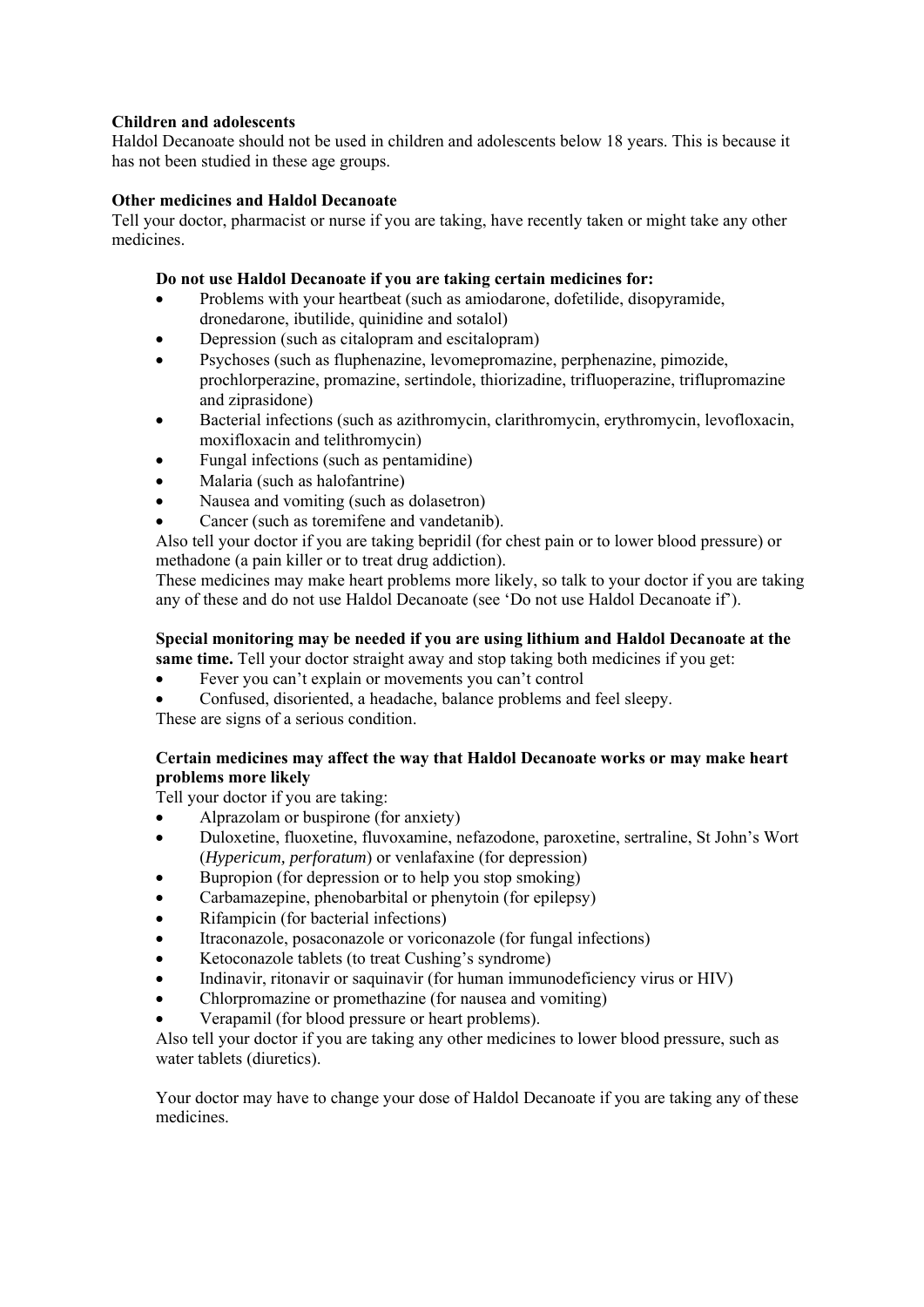### **Haldol Decanoate can affect the way the following types of medicine work**

Tell your doctor if you are taking medicines for:

- Calming you down or helping you to sleep (tranquillisers)
- Pain (strong pain killers)
- Depression ('tricyclic antidepressants')
- Lowering blood pressure (such as guanethidine and methyldopa)
- Severe allergic reactions (adrenaline)
- Attention deficit hyperactivity disorder (ADHD) or narcolepsy (known as 'stimulants')
- Parkinson's disease (such as levodopa)
- Thinning the blood (phenindione).

Talk to your doctor or nurse before being given Haldol Decanoate if you are taking any of these medicines.

### **Haldol Decanoate and alcohol**

Drinking alcohol while you are using Haldol Decanoate might make you feel sleepy and less alert. This means you should be careful how much alcohol you drink. Talk to your doctor about drinking alcohol while using Haldol Decanoate, and let your doctor know how much you drink.

### **Pregnancy, breast-feeding and fertility**

**Pregnancy –** if you are pregnant, think you may be pregnant or are planning to have a baby, ask your doctor for advice. Your doctor may advise you not to use Haldol Decanoate while you are pregnant.

The following problems may occur in newborn babies of mothers that use Haldol Decanoate in the last 3 months of their pregnancy (the last trimester):

- Muscle tremors, stiff or weak muscles
- Being sleepy or agitated
- Problems breathing or feeding.

The exact frequency of these problems is unknown. If you used Haldol Decanoate while pregnant and your baby develops any of these side effects, contact your doctor.

**Breast-feeding –** talk to your doctor if you are breast-feeding or planning to breast-feed. This is because small amounts of the medicine may pass into the mother's milk and on to the baby. Your doctor will discuss the risks and benefits of breast-feeding while you are using Haldol Decanoate.

**Fertility –** Haldol Decanoate may increase your levels of a hormone called 'prolactin', which may affect fertility in men and women. Talk to your doctor if you have any questions about this.

### **Driving and using machines**

Haldol Decanoate can affect your ability to drive and use tools or machines. Side effects, such as feeling sleepy, may affect your alertness, particularly when you first start using it or after a high dose. Do not drive or use any tools or machines without discussing this with your doctor first.

### **Haldol Decanoate contains benzyl alcohol and sesame oil**

This medicine contains 15 mg of benzyl alcohol in each ml of the solution. Benzyl alcohol may cause allergic reactions. Ask your doctor or pharmacist for advice if you have liver or kidney disease, or if you are pregnant or breast-feeding. This is because large amounts of benzyl alcohol can build-up in your body and may cause side effects (called 'metabolic acidosis').

This medicine also contains sesame oil, which may rarely cause severe allergic reactions.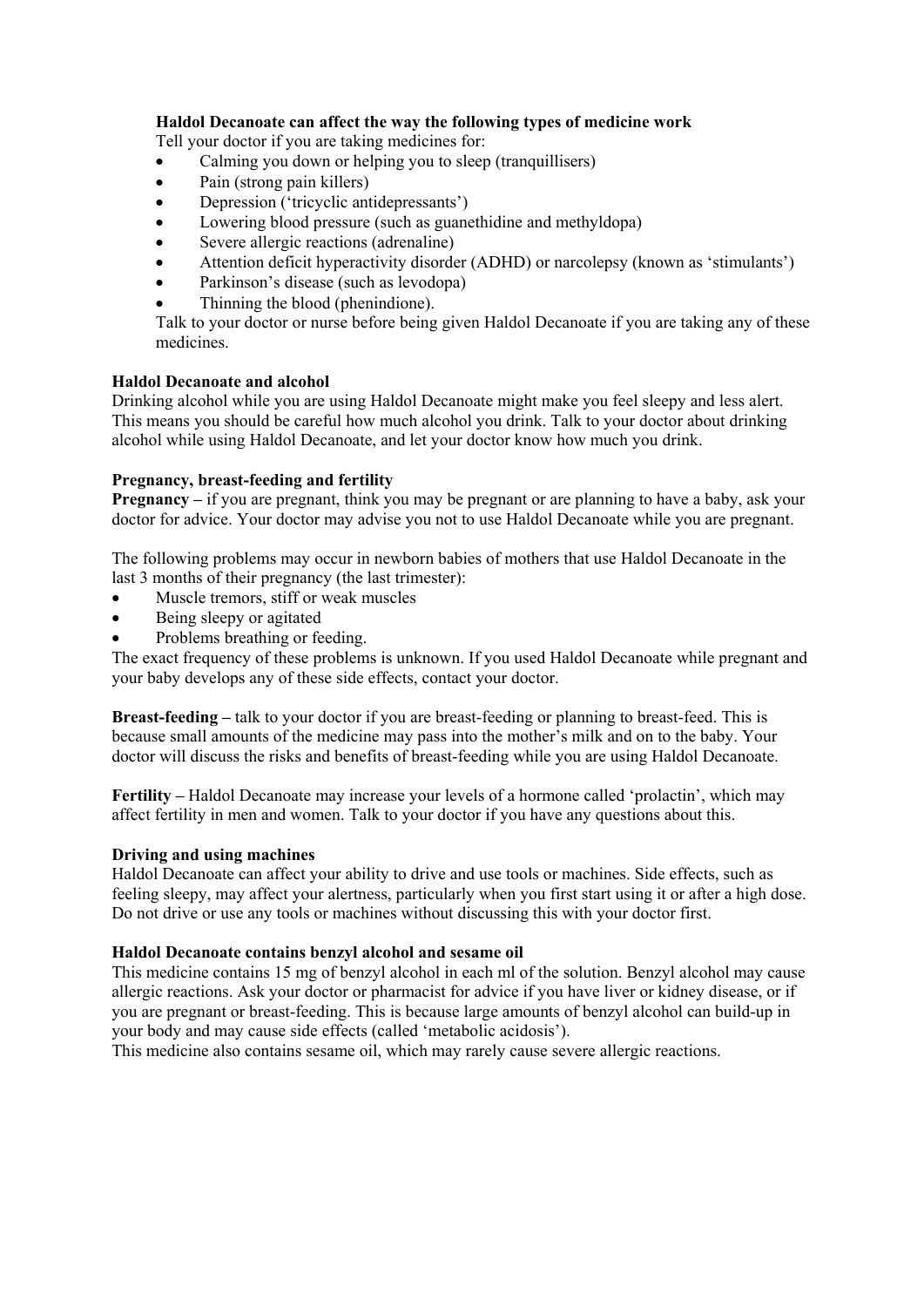## **3. How to use Haldol Decanoate**

## **How much medicine will you be given**

Your doctor will decide how much Haldol Decanoate you need and for how long. Your doctor will adjust the dose to suit you, and may also give you a type of haloperidol that you take by mouth. Your dose of haloperidol decanoate will depend on:

- Your age
- Whether you have problems with your kidneys or liver
- How you have reacted to haloperidol in the past
- Other medicines you are taking.

# **Adults**

- Your starting dose will normally be between 25 mg and 150 mg.
- Your doctor may adjust the dose by up to 50 mg every 4 weeks to find the dose that suits you best (normally between 50 mg and 200 mg every 4 weeks).
- You will not be given more than 300 mg every 4 weeks.

# **Elderly people**

- Elderly people will normally start on a lower dose, usually 12.5 mg to 25 mg every 4 weeks.
- The dose may be adjusted until the doctor finds the dose that suits you best (normally between 25 mg and 75 mg every 4 weeks).
- You will only be given a higher dose than 75 mg every 4 weeks if your doctor decides it is safe to do so.

## **How Haldol Decanoate is given**

Haldol Decanoate will be given by a doctor or nurse. It is for intramuscular use, and is given as an injection deep into a muscle. A single dose of Haldol Decanoate will normally last for 4 weeks. Haldol Decanoate must not be injected into a vein.

## **If you have too much Haldol Decanoate**

A doctor or nurse will give this medicine to you, so it is unlikely that you will be given too much. If you are worried, tell the doctor or nurse.

## **If you miss a dose or stop using Haldol Decanoate**

You should not stop this medicine unless told to do so by your doctor as your symptoms may return. If you miss an appointment, contact your doctor right away to make a new appointment.

If you have any further questions on the use of this medicine, ask your doctor or pharmacist.

## **4. Possible side effects**

Like all medicines, this medicine can cause side effects, although not everybody gets them.

## **Look out for serious side effects**

Tell your doctor or nurse straight away if you notice or suspect any of the following. You may need urgent medical treatment.

## **Problems with the heart**:

- Abnormal heart rhythm this stops the heart working normally and may cause loss of consciousness
- Abnormally fast heartbeat
- Extra heart beats.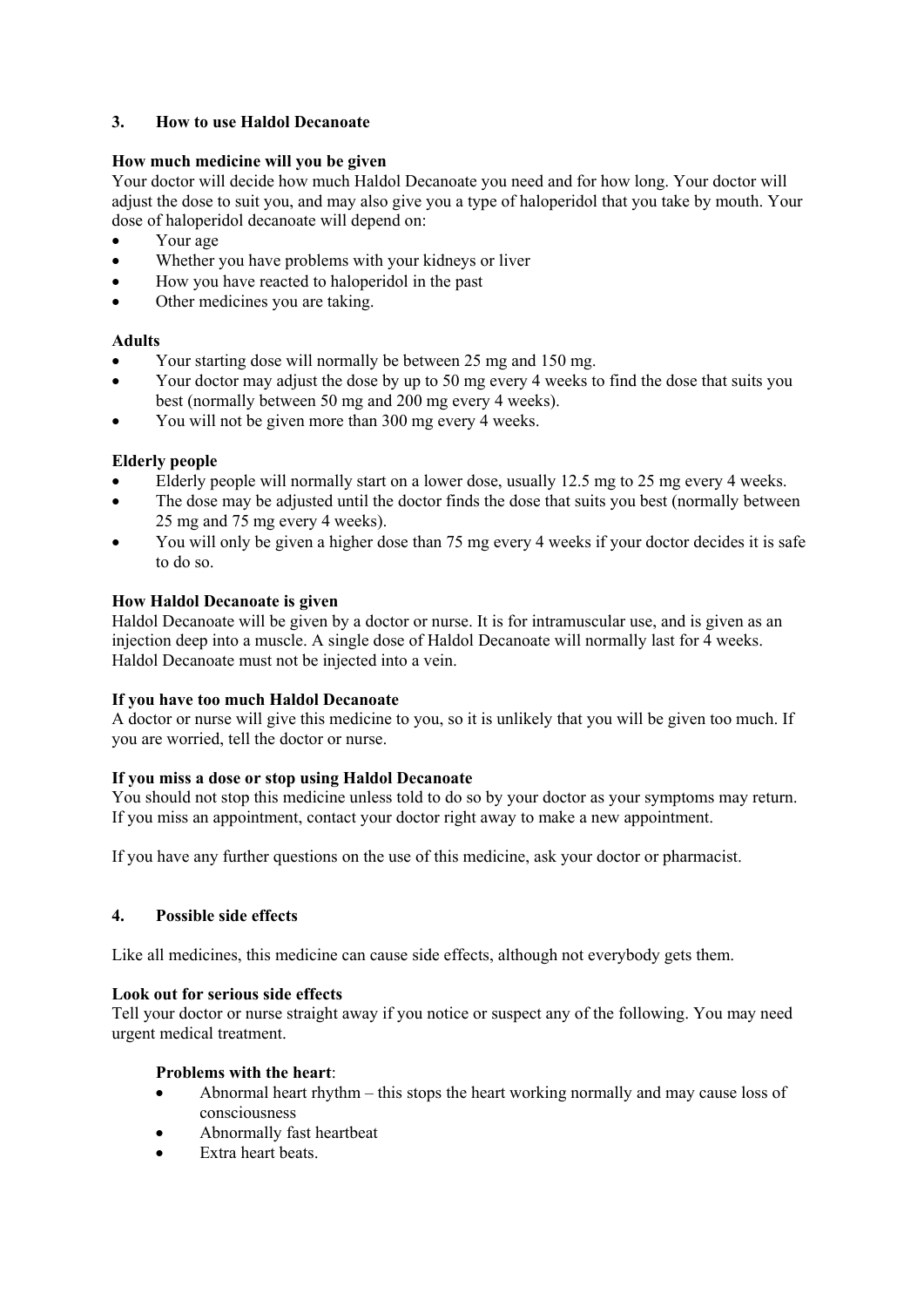Heart problems are uncommon in people using Haldol Decanoate (may affect up to 1 in 100 people). Sudden deaths have occurred in patients using this medicine, but the exact frequency of these deaths is unknown. Cardiac arrest (the heart stops beating) has also occurred in people taking antipsychotic medicines.

**A serious problem called 'neuroleptic malignant syndrome'**. This causes a high fever, severe muscle stiffness, confusion and loss of consciousness. The exact frequency of this side effect in people using Haldol Decanoate is unknown.

## **Problems controlling movements of the body or limbs (extrapyramidal disorder)**, such as:

- Movements of the mouth, tongue, jaw and sometimes limbs (tardive dyskinesia)
- Feeling restless or difficulty sitting still, increased body movements
- Slow or reduced body movements, jerking or twisting movements
- Muscle tremors or stiffness, a shuffling walk
- Being unable to move
- Lack of normal facial expression that sometimes looks like a mask.

These are very common in people using Haldol Decanoate (may affect more than 1 in 10 people). If you get any of these effects, you may be given an additional medicine.

**Severe allergic reaction** that may include:

- A swollen face, lips, mouth, tongue or throat
- Difficulty swallowing or breathing
- Itchy rash (hives).

The exact frequency of an allergic reaction in people using Haldol Decanoate is unknown.

**Blood clots in the veins, usually in the legs** (deep vein thrombosis or DVT). These have been reported in people taking antipsychotic medicines. The signs of a DVT in the leg include swelling, pain and redness in the leg, but the clot may move to the lungs causing chest pain and difficulty in breathing. Blood clots can be very serious, so tell your doctor straight away if you notice any of these problems.

Tell your doctor straight away if you notice any of the serious side effects above.

### **Other side effects**

Tell your doctor if you notice or suspect any of the following side effects.

**Common** (may affect up to 1 in 10 people):

- Depression
- Difficulty sleeping or feeling sleepy
- Constipation
- Dry mouth or increased saliva
- Problems having sex
- Irritation, pain or collection of pus (abscess) where the injection is given
- Weight gain.

**Uncommon** (may affect up to 1 in 100 people):

- Abnormal muscle tension
- Headache
- Upward movement of the eyes or fast eye movements that you cannot control
- Problems with vision, such as blurred vision.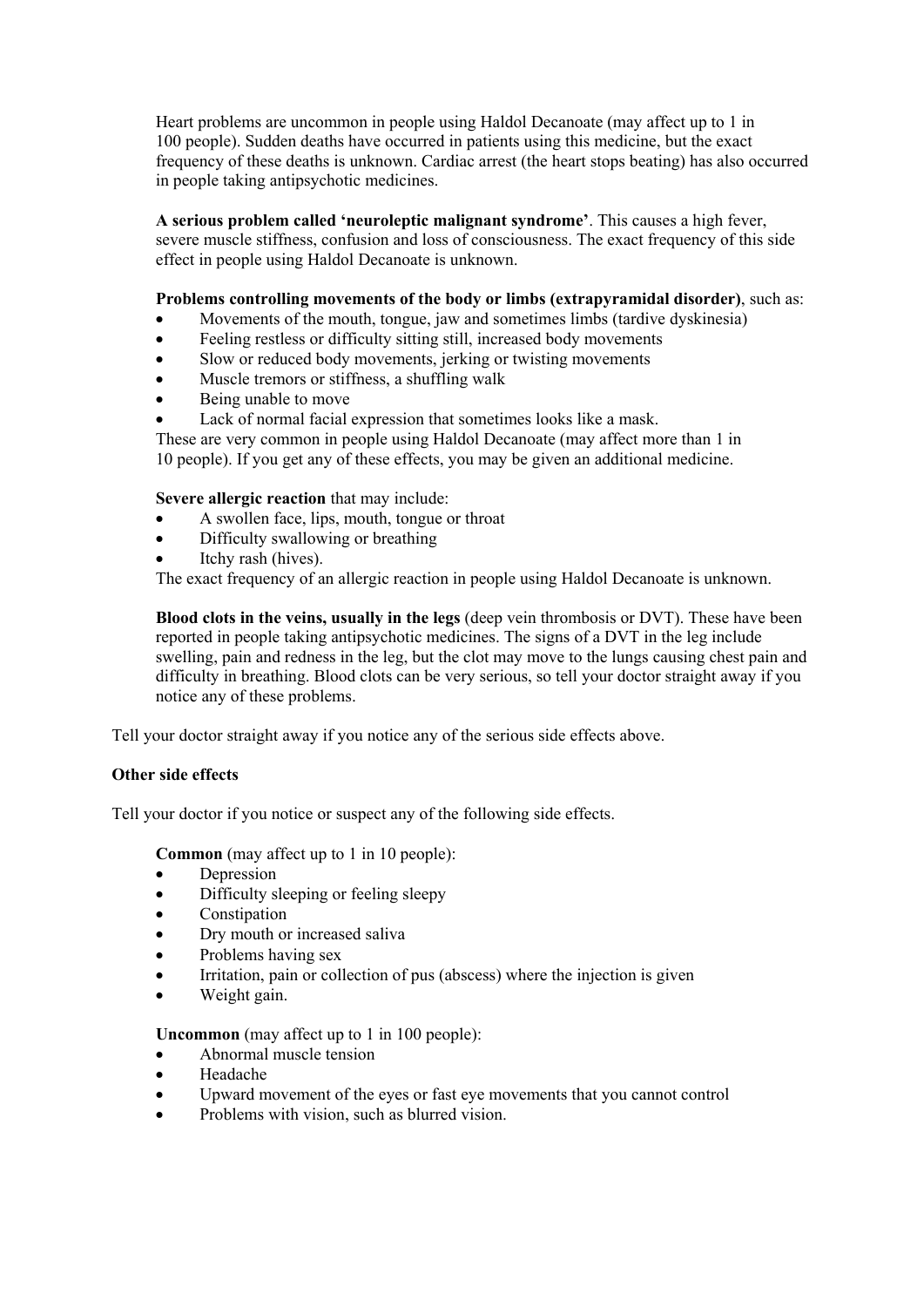## **The following side effects have also been reported, but their exact frequency is unknown:**

- Serious mental health problem, such as believing things that are not true (delusions) or seeing, feeling, hearing or smelling things that are not there (hallucinations)
- Feeling agitated or confused
- Fits (seizures)
- Feeling dizzy, including upon sitting up or standing up
- Low blood pressure
- Problems that could cause difficulty breathing, such as:
	- o Swelling around the voice box, or brief spasm of the vocal cords that affects speaking
	- o Narrowed airways in the lungs
	- o Being short of breath
- Nausea, vomiting
- Changes in the blood, such as:
	- o Effects on blood cells low number of all types of blood cells, including severe decreases in white blood cells and low number of 'platelets' (cells that help blood to clot)
	- o High level of certain hormones in the blood 'prolactin' and 'antidiuretic hormone' (syndrome of inappropriate antidiuretic hormone secretion)
	- o Low level of sugar in the blood
- Changes that show up in blood tests of the liver and other liver problems, such as:
	- o Yellowing of the skin or whites of the eyes (jaundice)
	- o Inflamed liver
	- o Sudden liver failure
- Decreased bile flow in the bile duct
	- Skin problems, such as:
		- o Rash or itching
		- o Increased sensitivity to sunlight
		- o Flaking or peeling skin
		- o Inflamed small blood vessels, leading to a skin rash with small red or purple bumps
- Excessive sweating
- Breakdown of muscle tissue (rhabdomyolysis)
- Muscle spasms, twitching or contractions that you cannot control, including a spasm in the neck causing the head to twist to one side
- Difficulty or being unable to open the mouth
- Stiff muscles and joints
- Being unable to pass urine or empty the bladder completely
- Persistent and painful erection of the penis
- Difficulty getting and keeping an erection (impotence)
- Loss of sex drive or decreased sex drive
- Changes in menstrual cycle (periods), such as no periods, or long, heavy, painful periods
- Breast problems, such as:
	- o Pain or discomfort
	- o Unexpected production of breast milk
	- o Enlarged breasts in men
- Swelling caused by fluid build up in the body
- High or low body temperature
- Problems walking
- Weight loss.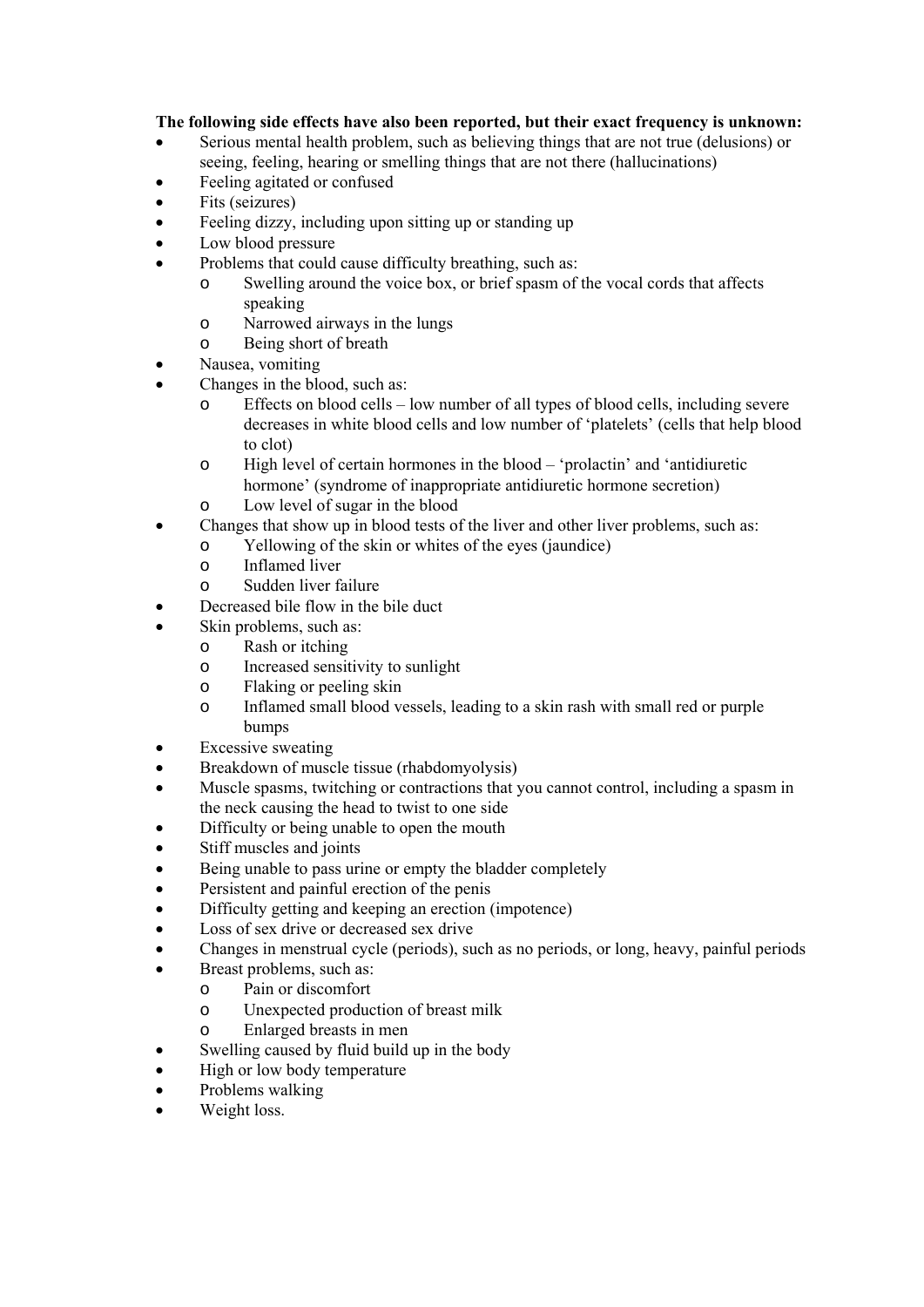## **Reporting of side effects**

If you get any side effects, talk to your doctor, pharmacist or nurse. This includes any possible side effects not listed in this leaflet. You can also report side effects directly via:

HPRA Pharmacovigilance, Earlsfort Terrace, IRL - Dublin 2, Tel: +353 1 6764971, Fax: +353 1 6762517, Website: www.hpra.ie, E-mail: medsafety@hpra.ie

By reporting side effects you can help provide more information on the safety of this medicine.

## **5. How to store Haldol Decanoate**

Keep this medicine out of the sight and reach of children.

Haldol Decanoate should not be used after the expiry date which is stated on the label and the carton  $\leq$ after EXP $>$ . The expiry date refers to the last day of that month.

Store in the original package to protect from light.

## **6. Contents of the pack and other information**

### **What Haldol Decanoate contains**

50 mg/ml solution:

.

.

The active substance is haloperidol. Each ml of the solution for injection contains 70.52 mg of haloperidol decanoate, equivalent to 50 mg of haloperidol base. The other ingredients are benzyl alcohol and sesame oil.

100 mg/ml solution:

The active substance is haloperidol. Each ml of the solution for injection contains 141.04 mg of haloperidol decanoate, equivalent to 100 mg of haloperidol base. The other ingredients are benzyl alcohol and sesame oil.

### **What Haldol Decanoate looks like and contents of the pack**

50 mg/ml solution:

Haldol Decanoate is a slightly amber, slightly viscous solution, with no visible particles. It is supplied in amber glass ampoules containing 1 ml of solution in packs of 1, 3 or 5 ampoules, or 3 ml of solution in packs of 1, 5 or 50 (10 packs of 5) ampoules.

### 100 mg/ml solution:

Haldol Decanoate is a slightly amber, slightly viscous solution, with no visible particles. It is supplied in amber glass ampoules containing 1 ml of solution in packs of 1 or 5 ampoules.